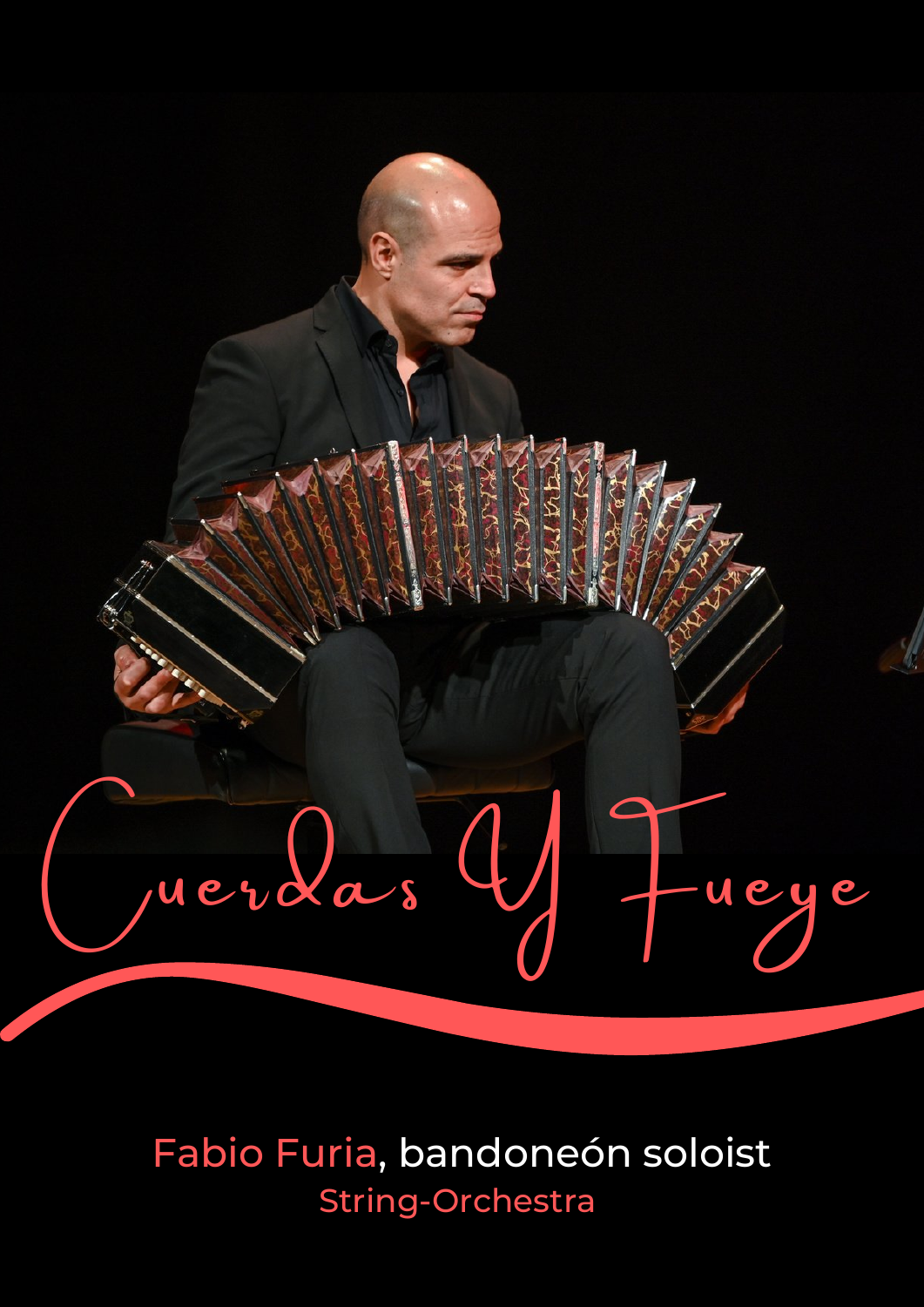

The first piece of the concert already reveals in the title the staff to which all the compositions in the program are intended.

In Spanish, the strings are called "cuerdas" and the bandoneon in the Porteño jargon is given the name of its beating heart, that is, Fueye, bellows.

### Alejandro Schwarz | *Cuerdas y Fueye* (2009)

It is a composition by Alejandro Schwarz from 2009 that explores and highlights the lyrical and rhythmic possibilities of the bandoneon in a captivating dialogue with the string orchestra.

### Gustavo Beytelmann | *Clasico y Moderno* (2010)

It is a composition by Gustavo Beytelmann, a great Argentine composer, who can be defined as an heir of the Piazzolla tradition. A tradition that Beytelmann has brought even closer to the borders of European avantgarde music. Contrapuntal traits of great mastery can in fact be recognized with decidedly daring harmonizations without ever losing the roots and the intelligibility that allows it to conquer all audiences.

### Alejandro Schwarz | *Un largo camino* (2010)

(A long way)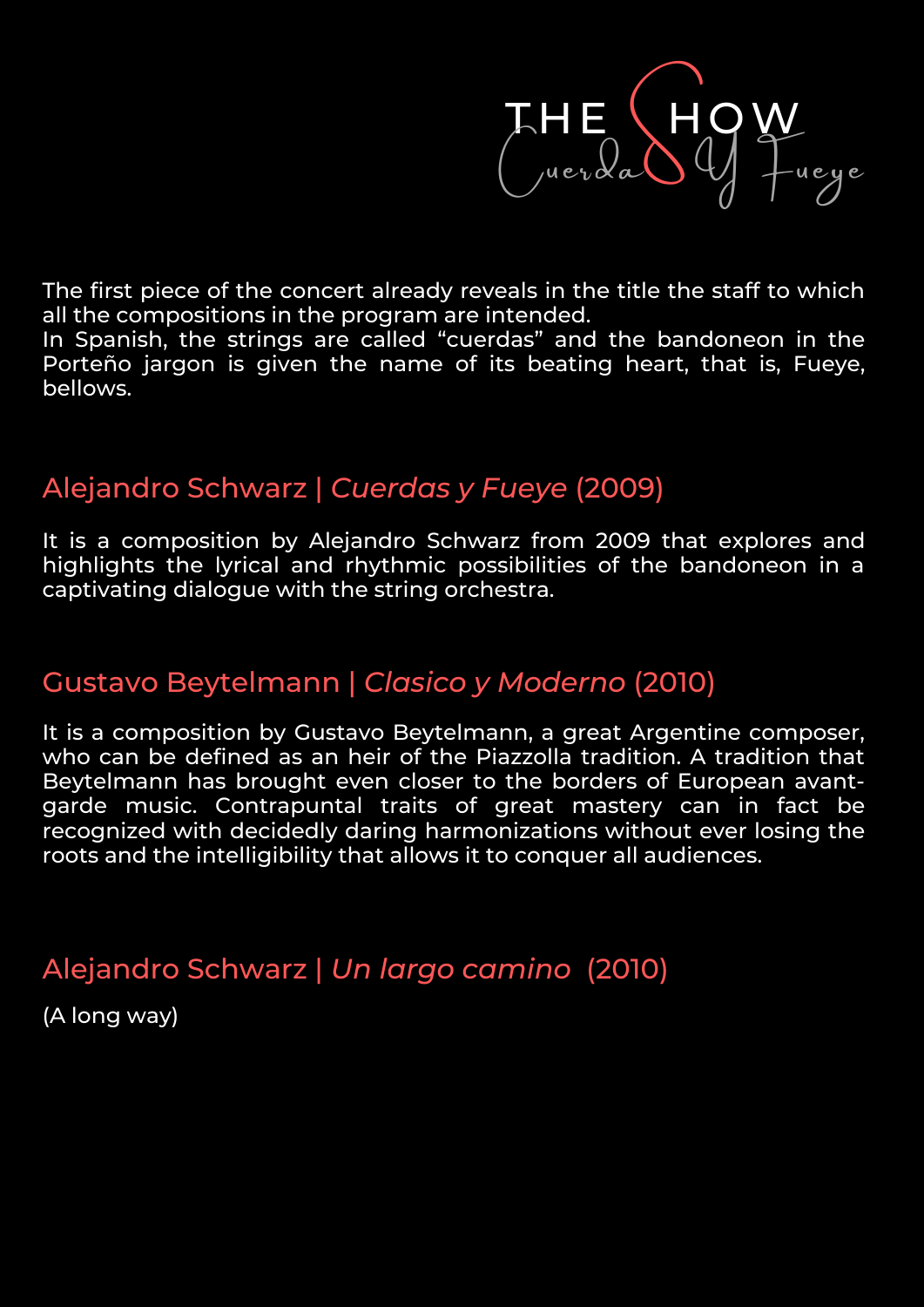

This suite of 4 compositions traces and ideally tells the history of tango in some of its fundamental stages.

### *Despertar* (the awakening)

Tango was a very successful genre from the 1920s to the 1950s, then it had a slow decline until the 1980s when, thanks to the music of Astor Piazzolla and some great dance performances success, the giant has awakened conquering and involving an ever wider audience up to the present day when the expansion is now global. The piece celebrates and recounts this awakening.

### *Guardia Vieja* (the old guard)

This term indicates the first musicians who play and write the first tangos, we are in the early 1900s and Buenos Aires is like an alchemist's laboratory in which the elements are mixed giving life to a new material that will later be called Tango. It is no coincidence that the song is not a tango but a "milonga", an older dance that is said to be the mother of Tango.

### *Los '50*

From the early 1900s we move on to the 1950s when the tango had already gone through various eras, "The vieja guard", "The new guard", "The golden age". The most evolved popular music in the world is becoming even more sophisticated, the ensembles are becoming smaller and smaller, from the large "typical orchestras" which counted between 13 and 20 elements, it is now time for quintets, quartets, trios.

Music incorporates elements of contemporaneity: jazz comes from the United States and conditions harmonizations and structures, research now becomes one of the dominant elements.

#### Contemporary

We come to the present day, tango has taken on various forms, as many as there are composers. Also in this case, as in all art, contemporaneity is not expressed in a single language but everyone conducts research that testifies to the great vitality and momentum that the tango phenomenon will bring to the generations to come.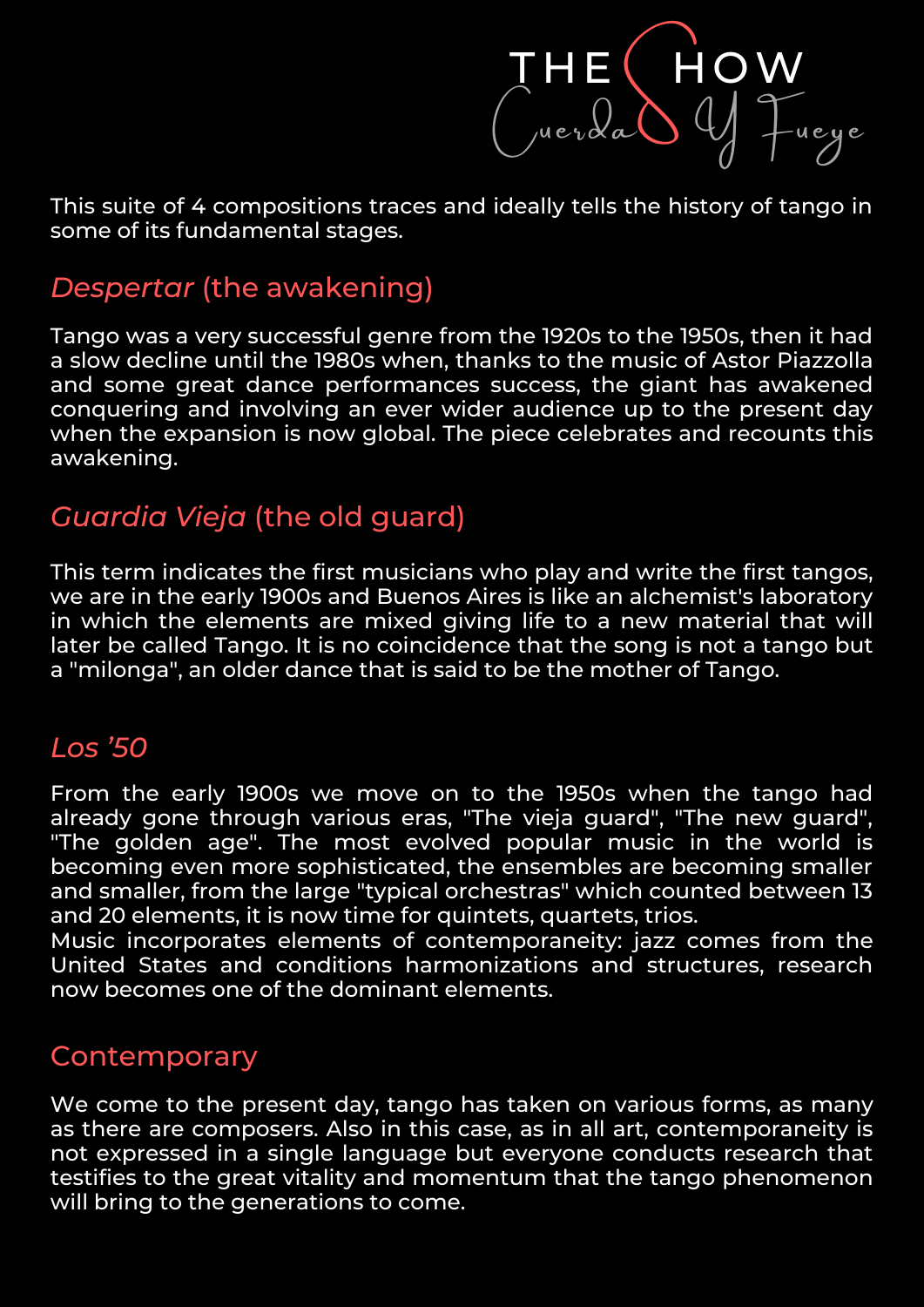



## FABIO FURIA Bandoneón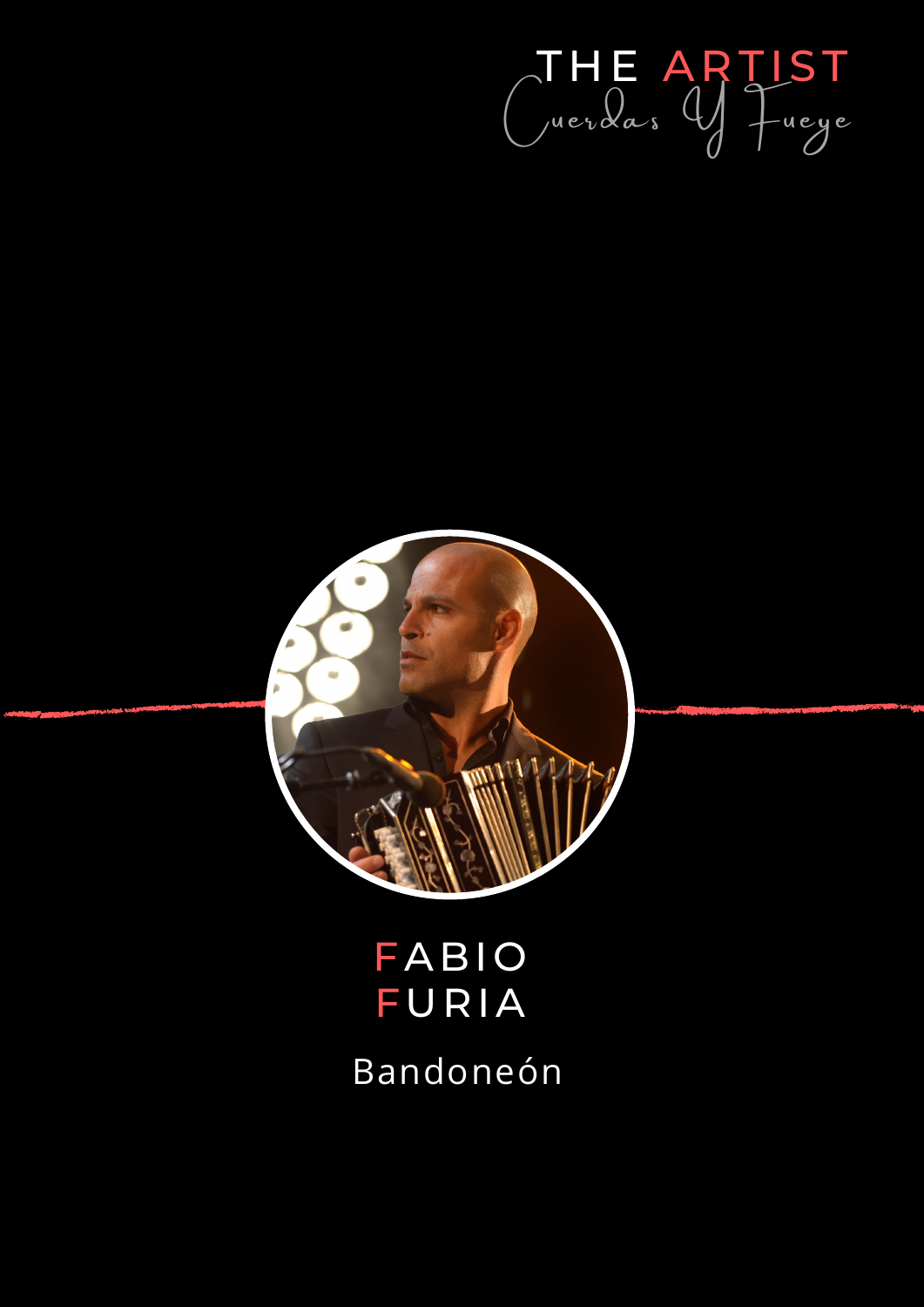

# T H E ARTIST ruerdas Y Fueye

## FABIO FURIA

Fabio Furia, a world-class concert performer, composer and arranger, is considered to be one of the most important bandoneonists in Europe.

Thanks to his intense concert activity, he performed in the most important concert halls the world over, including Parco della Musica di Roma, Dvorak Hall of Rudolfinum in Prague, Auditorium

Giovanni Arvedi di Cremona, Bozar Theatre in Brussels, Cagliari's Opera House, the Onassis Cultural Center in Athens, and the Großer Saal in Klagenfürt.

Highly regarded internationally, his talent is known to many Italian and foreign music festivals and institutions, including, Accademia di Santa Cecilia, Lubjana Festival, Stadivari Festival Cremona, I concerti del Quirinale (Rome), Emilia Romagna Festival, "Maggio dei Monumenti" Festival (Naples), "Settimane musicali bresciane", "Gubbio Summer Festival".

He collaborated with prestigious musicians and ensembles, such as: Antony Pay, Michel Michalakakos, Anna Tifu, Franco Maggio Ormezowski, Anne Gastinel, Stefano Pagliani, Jean Ferrandis, Roberto Cappello, Solisti della Scala, Turner String Quartett, Kodàly String Quartett, Budapest String Orchestra, Daniel Binelli, Juan José Mosalini, Hiba al Kawas, Salzburg Chamber Soloists, Orchestra della Fondazione del Carlo Felice di Genova, Orchestra Sinfonica di Kiev, Baden Baden Sinphony Orchestra, Kso Kärtner Sinfonieorchester, Trio Wanderer ecc.

He performed as a soloist in Italy, Canada, Mexico, Croatia, Check Republic, Germany, France, Slovenia, Macedonia, Lithuania, Austria, Spain, Japan, Korea, Greece, Lebanon, and the United States.

He is a member, as a soloist, of the NovaFonic Quartet, of the duo with the guitarist Alessandro Deiana and of the duo with the violinist Gianmaria Melis. He founded and was the solo bandoneon of the Anna Tifu Tango Quartet.

He started studying piano and classical accordion at the age of 7, first as selftaught and then under the guidance of teacher Eliana Zajec in Trieste.

However, he owes a large part of his musical formation to Prof. Corrado Rojac, who for some years in adolescence, gives him instrumental lessons, harmony and counterpoint. Subsequently, at the age of 16, he studied clarinet at the Conservatory of Cagliari. He then graduated with honours in only four years, under the guidance of Maestro Roberto Gander.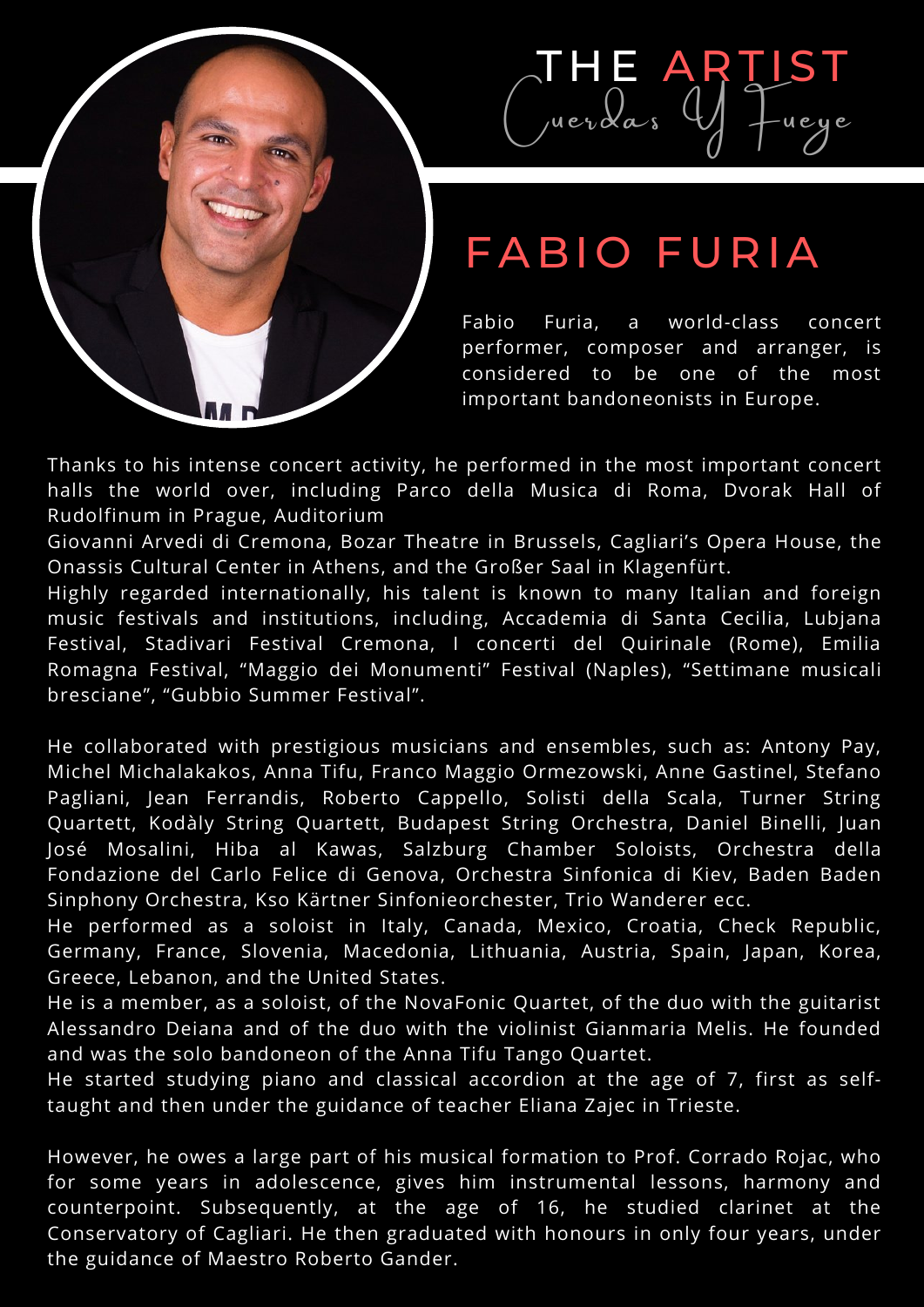### **FABIO FURIA**

T H E ARTIST yuerdas Y fueye

He studied further with some of the best clarinetists in the world, including Antony Pay, Alessandro Carbonare, and Wenzel Fuchs.

In parallel with the clarinet's concert career, he undertook the study bandoneon then he decided to study with the best bandoneon teachers as Juan José Mosalini and graduating brilliantly at the Conservatory of Paris Gennevilliers, under the guidance of Juanjo Mosalini.

He is the founder and artistic director of the "Anton Stadler" Cultural Association and the "ContraMilonga" Association, as well as the creator of important musical reviews such as: the "International Chamber Music Festival", established in 1998, "ARTango & Jazz Festival", the "Bandoneon International Masterclass ", an event capable of attracting young musicians from all over the world," Liberavento "an important literary festival of which he is the artistic director for the part of the musical events.

He also teaches and organizes both instrument and ensemble music classes and masterclasses for public and private institutions.

He founded the Italian Bandoneon Academy with which he organizes masterclasses and concerts with the most important soloists in the world.

Since 2014, until 2018 he teached Bandoneon at the conservatory "P. Da Palestrina" of Cagliari, first bandoneon course in Italy. Thanks to this experience, in June 2018, the MIUR has approved the three-year degree course in Bandoneon which has now become a point of reference for the teaching of the bandoneon, attracting some of the most talented young bandoneonists from all over the world.

He collaborates with the Bandoneon class of Prof. Yvonne Hahn of the Conservatory of Avignon and with CODARTS University in Rotterdam, with whom he has activated a didactic project that has alternate offices in the three conservatories of Cagliari, Avignon and Rotterdam.

His discography includes "ContraMilonga" (2010), "Fabio Furia in concert" (KNS Classical – 2013), Novafonic Quartet (KNS Classical – 2015). The new CD entitled "A Los Maestros" with guitarist Alessandro Deiana for the Da Vinci Publishing label was released in 2021.

He plays a bandoneon 142 from the German factory Alfred Arnold Bandonion and Concertinafabrik Klingenthal, of which he is a collaborator and endorser. He also owns and plays two beautiful historical bandoneon Alfred Arnold "complete nacarado" of 1937 and a "Negro Liso" of 1938 they are of the very few exemplary preserved in perfect condition and totally original.